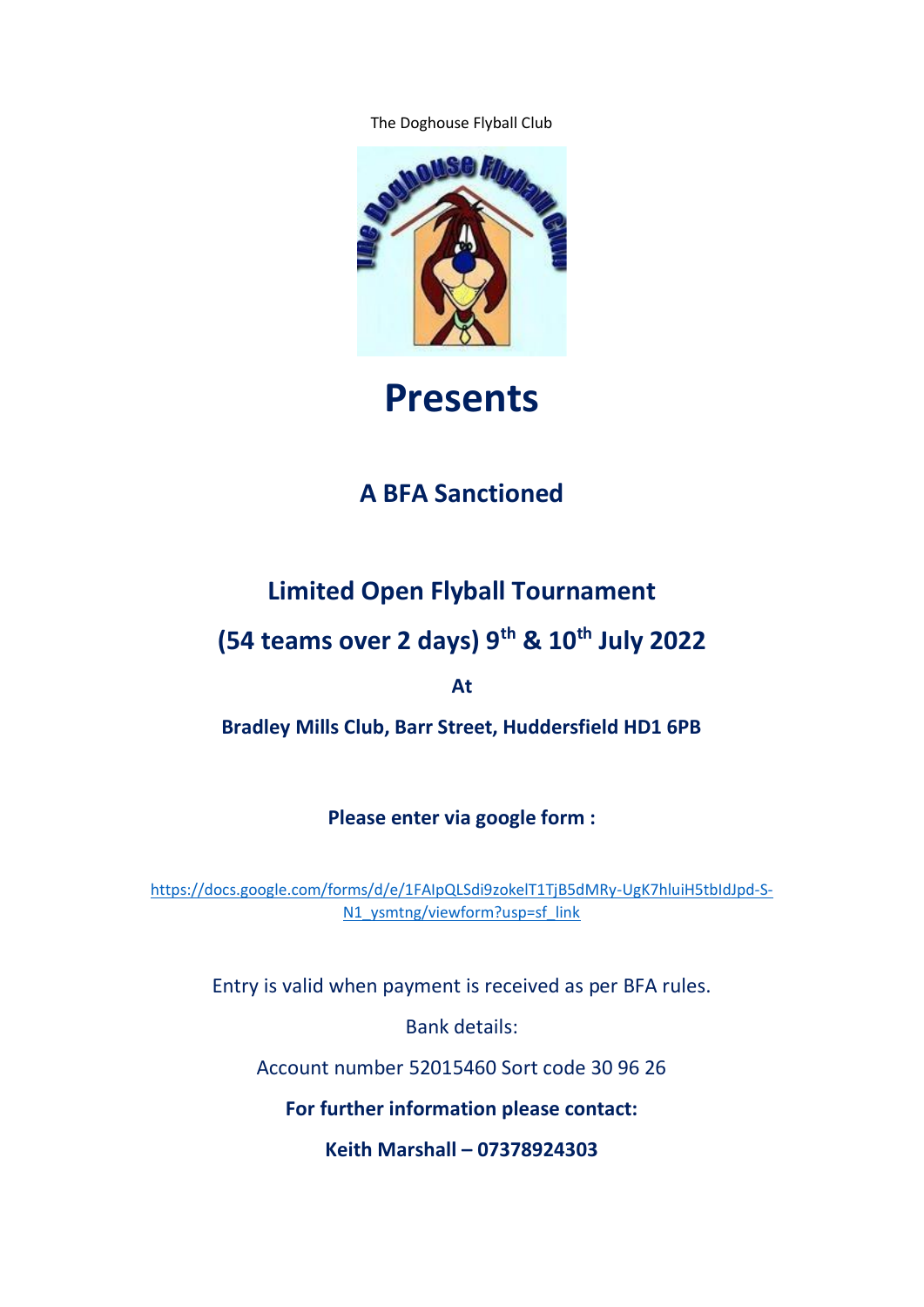#### **e-mail : thedoghouseflyballclub @yahoo.co.uk**

*Declared times must be submitted in writing (or email) at Least 14 days before the tournament and must be at least quarter of a second slower than seed time. (BFA rule 4.5) Team break out time is quarter of a second faster than declared time (BFA rule 5.17(I)) All times, seed or declared, except Div 1, are subject to the division break out rule.*

**Closing date for entries 29th May 2022**

# Show rules and regulations

Please note: Team Captains/ Managers are responsible for ensuring that all members of their teams and accompanying party are informed of the rules and regulations pertaining to this tournament.

1. The event organiser reserves the right to refuse entries and admission to the event of a) any person not in good standing with the BFA or b) any person not complying with the request of the parking stewards or security personnel.

2. No person shall carry out punitive or harsh handling of a dog at the event.

3. Bitches in season are not allowed near the show area. Mating of dogs at the event is not allowed.

4. A dog must be withdrawn from the competition if it is:- a) Suffering from any infectious or contagious disease. b) A danger to the safety of any person or animal. c) Likely to cause suffering to the dog if it continues to compete.

5. It is the team captain's responsibility to ensure that the team is available for its races.

6. No person shall impugn the decision of the head judge or judges.